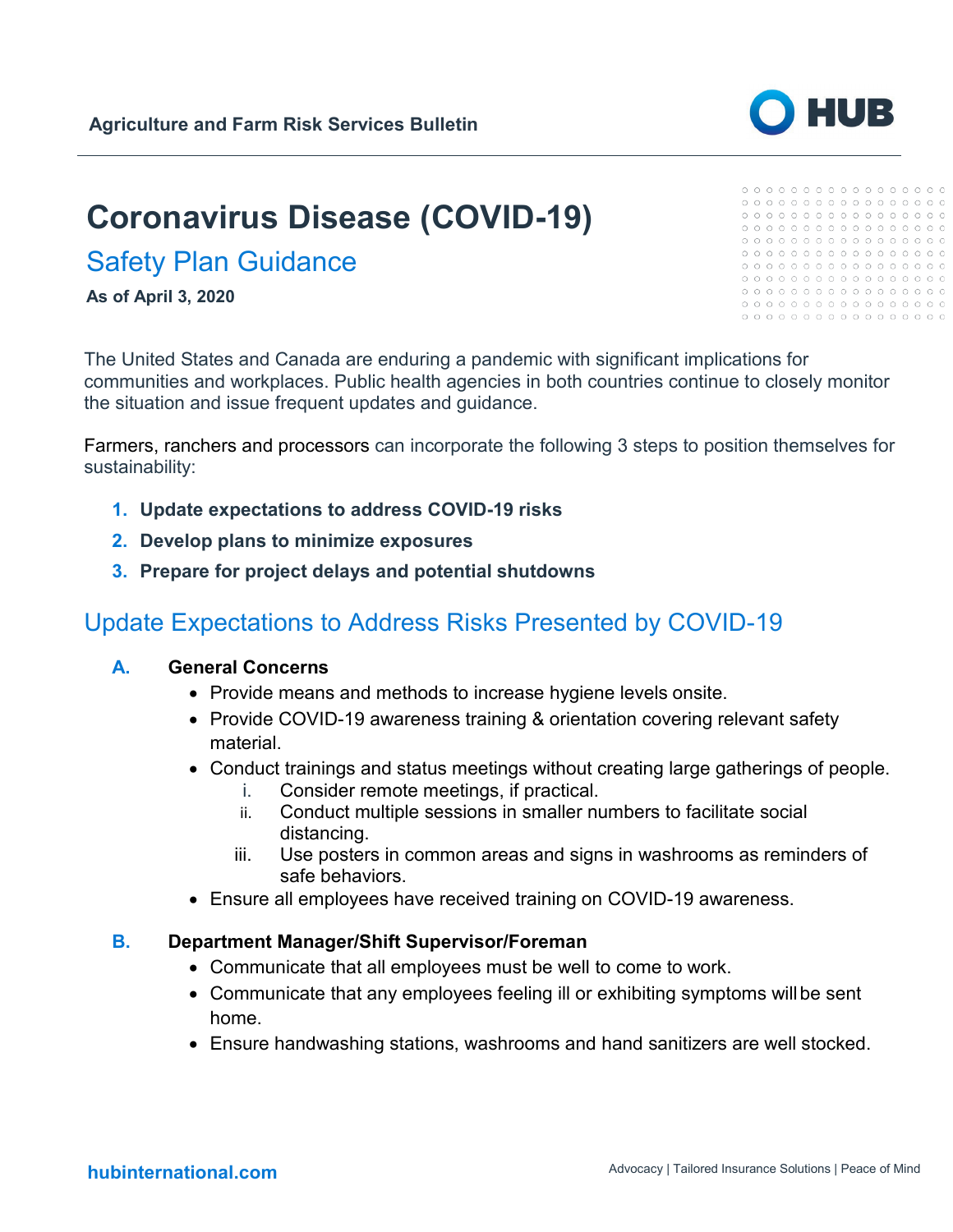#### **C. Safety Professionals/HR Staff**

- Communicate and implement recommendations from Center for Disease Control (CDC), Occupational Safety and Health Administration (OSHA), the Canadian Centre for Occupational Health and Safety (CCOHS), the Public Health Agency of Canada (PHAC), World Health Organization (WHO), and other sources as they become available.
- Ensure all employees have received awareness training on COVID-19, including training on how to limit the spread.
- Review hygiene and Non-Pharmaceutical Intervention (NPI) policies.

#### **D. All Employees**

- Report to work only when well and in accordance with CDC and PHAC guidance.
- If an employee becomes ill while at work, notify the supervisor and go home/seek appropriate medical attention.
- Adhere to hygiene practices (see below) & follow NPI policies.

### Develop Plans to Minimize Site Exposures

#### **A. "Well" Employees Only Policy**

- Require sick employees to stay home if employees are showing COVID-19 symptoms they should be seen/tested by a healthcare professional.
- Separate and send home sick employees who appear to have acute respiratory illness symptoms – e.g.: cough, shortness of breath – upon arrival to work, as well as those who become sick during the day.
- Consider financial restitution for an employee staying home.
	- i. Ensure there is not a personal financial obligation to work while ill.
	- ii. Provide Sick Leave in accordance with the Families First Coronavirus Response Act (FFCRA) and the Family Medical Leave Act (FMLA).

#### **B. Site Sanitation Policy**

- Develop a hand washing / hand sanitizing schedule.
	- i. Upon entry to project.
	- ii. Before & after any breaks.
	- iii. Before ingesting food, eating, drinking, or smoking.
	- iv. After touching common surfaces or shared tools.
	- v. Whenever other NPIs are not effective.
- Enforce sneezing and coughing etiquette, and 6 feet (2m) social distancing.
- Provide multiple hand sanitizing stations throughout the workplace.
- Ensure adequate soap/sanitizer is stocked.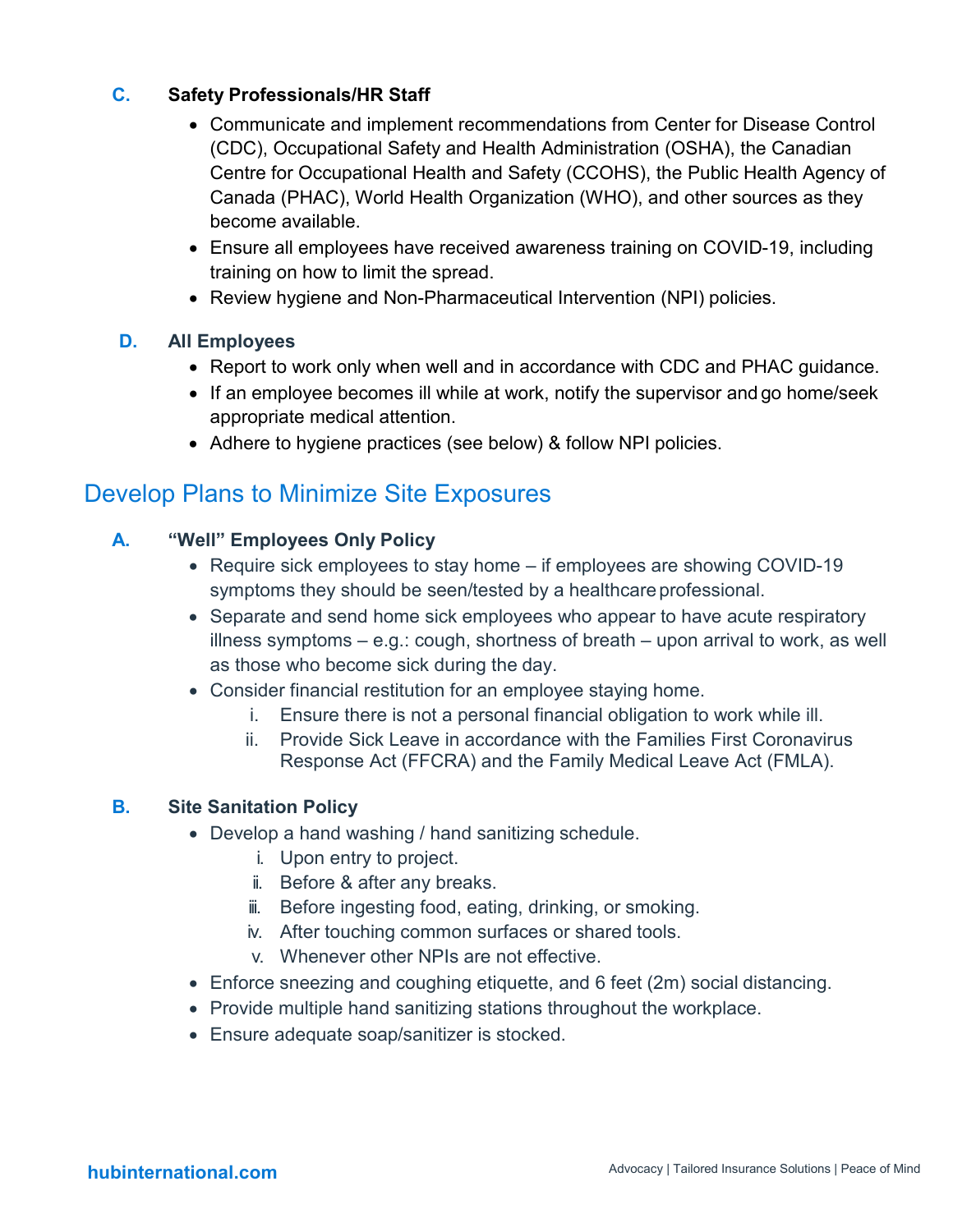#### **C. Project Housekeeping Policy**

- Sanitizing of commonly touched surfaces must be completed throughoutthe day.
	- i. Establish frequency -Ongoing for larger operations/locations, several times per day for smaller projects.
	- ii. Establish common surfaces Doors, railings, offices, phones, stair rails, etc. to be cleaned.
	- iii. Establish other common touch points Shared tools or equipment, hoses, cords, vehicles/tractors/loaders, ATVs, etc.
- Use of suitable disposable wipes is encouraged. A 10% bleach solution in water is an acceptable disinfectant if disposable wipes are unavailable

#### **D. Practice Non-Pharmaceutical Intervention**

- Communicate and practice Non-Pharmaceutical Interventions
- Social distancing keep 6 feet (2m) whenever possible
	- i. Schedule trades to stagger work when they would normally be in the same space simultaneously
	- ii. Consider running "skeleton crews" of only essential employees
- Avoiding personal contact (handshakes, touching, etc.)
- Avoid sharing equipment or vehicles, tools, hoses, cords, or other common items
- Avoid touching eyes, nose & mouth
- Wash hands frequently
- Cover coughs and sneezes with a tissue, and then throw away the tissue.
- Eliminate all non-essential interactions with sales reps, vendors, and  $3<sup>rd</sup>$  parties

### Prepare for a Pandemic that Delays or Stops Work

#### **A. Anticipate Project Delays**

- Anticipate projects being delayed due to a shortage of workers
	- i. Workers may be unavailable due to illness, caring for ill family members, school closures and the need for childcare or other restriction.
- Anticipate projects being delayed due to a shortage of materials
	- i. Supplies from areas severely affected by the virus may be unavailable or delayed
		- Look to source from other, readily available material suppliers.
- Anticipate projects being delayed due to social distancing and NPI practices
	- i. Fewer employees in the workplace
		- May need to coordinate multiple, staggered shifts.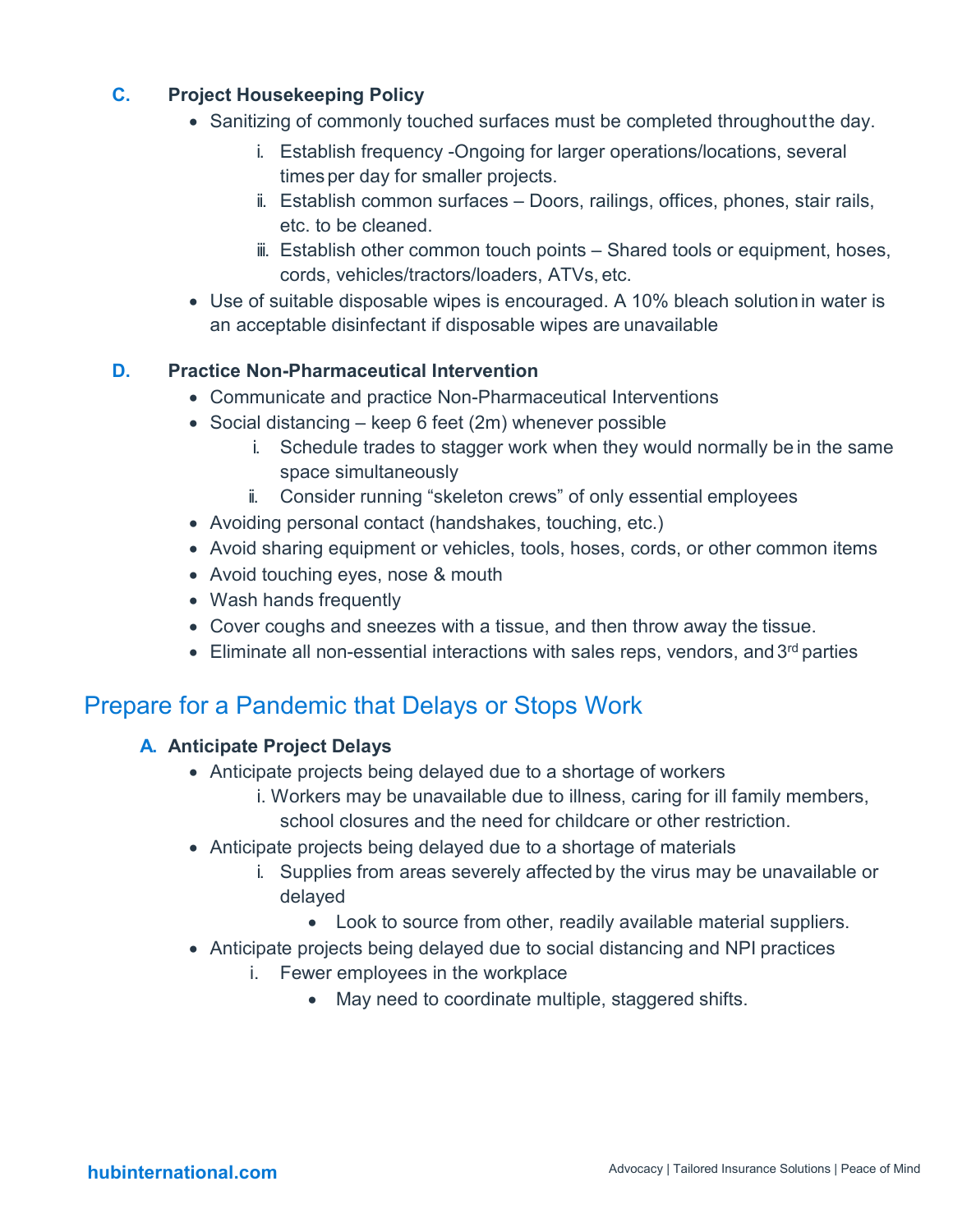ii. Increased hygiene and necessary cleaning schedules may impact production.

#### **B. Develop a Disaster Plan That Includes Pandemic Preparedness**

- Be aware of and review federal, regional, and local health department pandemic plans, and integrate into your plan.
- Prepare and plan for operations with a reduced workforce.
- Identify business-essential positions and people required to sustain businessnecessary functions and operations. Prepare to cross-train or develop ways to function in the absence of these positions.
- Develop a sick leave policy that does not penalize sick employees, thereby encouraging those who are sick to stay home. Recognize that employees with ill family members may need to stay home to care for them. Ensure these policies comply with FFCA and FMLA.
- Post the FFCRA Awareness Poster from the Department of Labor by April 1, 2020: [https://www.dol.gov/sites/dolgov/files/WHD/posters/FFCRA\\_Poster\\_WH1422\\_Non-Federal.pdf](https://www.dol.gov/sites/dolgov/files/WHD/posters/FFCRA_Poster_WH1422_Non-Federal.pdf) [https://www.agsafe.org/cms/wp-content/uploads/2020/03/Employee-Rights-Under-](https://www.agsafe.org/cms/wp-content/uploads/2020/03/Employee-Rights-Under-FFCRA_Spanish.pdf)[FFCRA\\_Spanish.pdf](https://www.agsafe.org/cms/wp-content/uploads/2020/03/Employee-Rights-Under-FFCRA_Spanish.pdf)
- Recognize that, in the course of normal daily life, all employees will have nonoccupational risk factors at home and in community settings.
- Provide employees and projects with easy access to infection control supplies.
- Develop policies and practices that distance employees from each other, customers and the general public.
- Work with employees & their union(s) to address leave, pay, transportation, childcare, absence & other human resource issues.
- Provide employee training, education and information on safely performing business-essential job functions.
- Work with your insurance companies and state/provincial and local health agencies to provide information to employees and customers aboutmedical care during a pandemic.
- Developing emergency communications plans. Maintain open communication and address employees' concerns.
- For office staff, communicate to employees what options may be available to them for working from home.
- Work with your employees to designate a person(s), website, bulletinboard, or other means of communicating important pandemic information.
- Ensure employee personal contact information is current so that company-wide communications are received by all.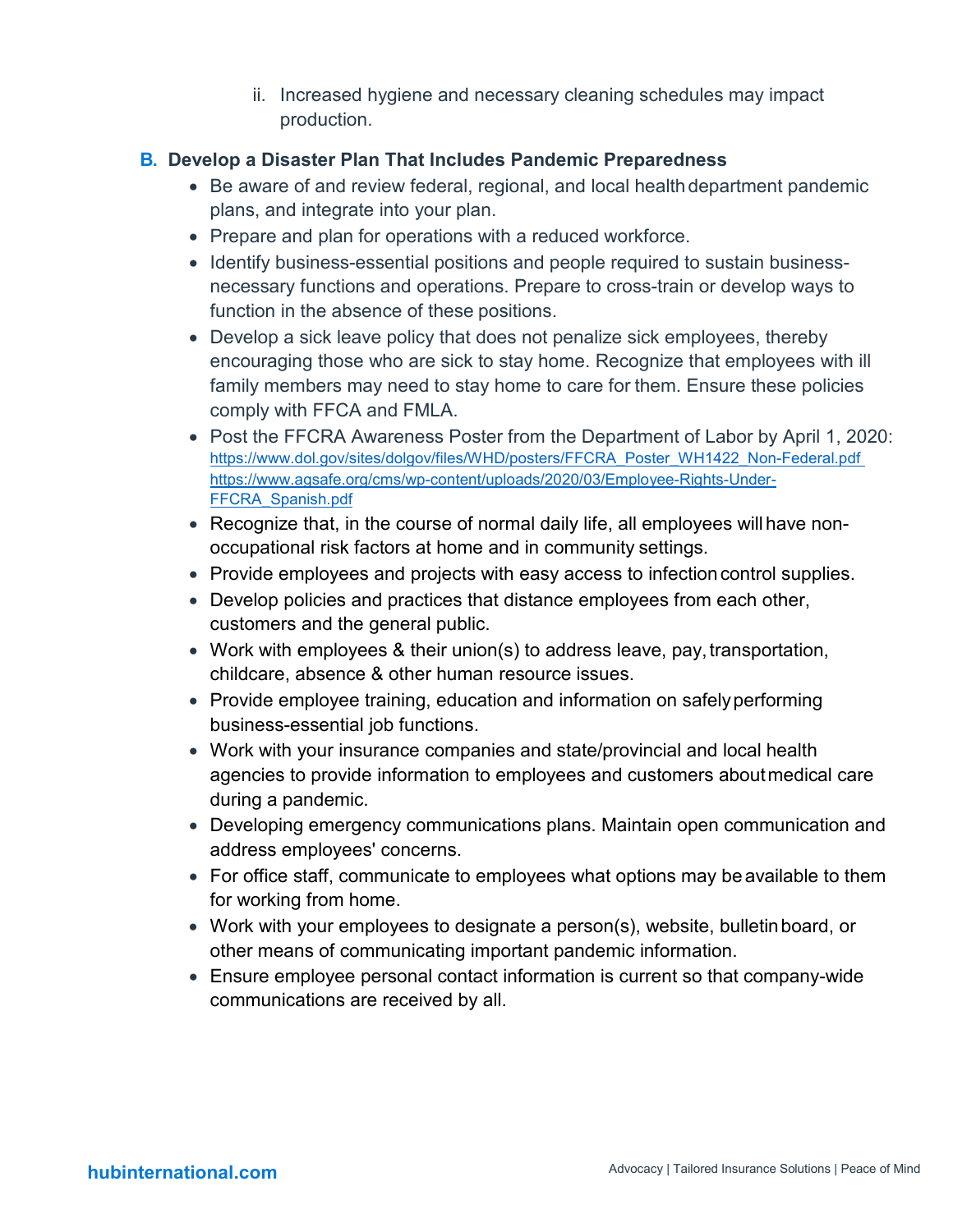# Additional Resources:

- The Equal Employment Opportunity Commission's quidance on employer management of employees suspected to be ill during the COVID-19 pandemic can be found here: [https://www.eeoc.gov/facts/pandemic\\_flu.html](https://www.eeoc.gov/facts/pandemic_flu.html)
- Information on Families First Coronavirus Response Act (FFCRA) leave stipulations: <https://www.dol.gov/agencies/whd/pandemic/ffcra-employer-paid-leave> <https://www.dol.gov/agencies/whd/pandemic/ffcra-questions>
- Information on H-2A workers: <https://www.farmers.gov/manage/h2a> [USDOL Office of Foreign Labor Certification COVID-19 FAQs](https://documentcloud.adobe.com/link/review?uri=urn%3Aaaid%3Ascds%3AUS%3A94315e65-087d-453b-9dec-8e3a0f9453f1) [US Department of Homeland Security: Essential Travel to the US from Mexico Includes](https://documentcloud.adobe.com/link/review?uri=urn%3Aaaid%3Ascds%3AUS%3A4aa7311a-68c0-4594-8c0a-dcc2025356b0)  [H2A Workers](https://documentcloud.adobe.com/link/review?uri=urn%3Aaaid%3Ascds%3AUS%3A4aa7311a-68c0-4594-8c0a-dcc2025356b0) [US Department of Homeland Security Guidance of the Essential Critical Infrastructure](https://documentcloud.adobe.com/link/review?uri=urn%3Aaaid%3Ascds%3AUS%3Ac738d755-ad94-4076-8aff-7a63a48f1904)  **[Workforce](https://documentcloud.adobe.com/link/review?uri=urn%3Aaaid%3Ascds%3AUS%3Ac738d755-ad94-4076-8aff-7a63a48f1904)** [https://mx.usembassy.gov/status-of-u-s-consular-operations-in-mexico-in-light-of-covid-](https://mx.usembassy.gov/status-of-u-s-consular-operations-in-mexico-in-light-of-covid-19/)[19/](https://mx.usembassy.gov/status-of-u-s-consular-operations-in-mexico-in-light-of-covid-19/)
- More information about pandemic planning as well as protecting employees and their families can be found at: [www.pandemicflu.gov.](http://www.pandemicflu.gov/)
- [The Centers for Disease Control and Prevention website](https://www.cdc.gov/coronavirus/2019-ncov/index.html) has multiple topics, including "What You Should Know", "Situation Updates", and information for communities and travel guidance.
- The Occupational Safety and Health Administration (OSHA) has quidance on Control and Prevention measures an employer can undertake. Further OSHA information is also captured in the following guides and awareness posters:



- [The Canadian Centre for Occupational Health and Safety \(CCOHS\)](https://www.ccohs.ca/topics/hazards/health/pandemics) has guidance on Control and Prevention measures an employer canundertake.
- HUB International has setup a [Coronavirus Resource Center](https://www.hubinternational.com/products/risk-services/hub-crisis-resources/coronavirus-resource-center/) which has additional guidance to mitigate business impacts.